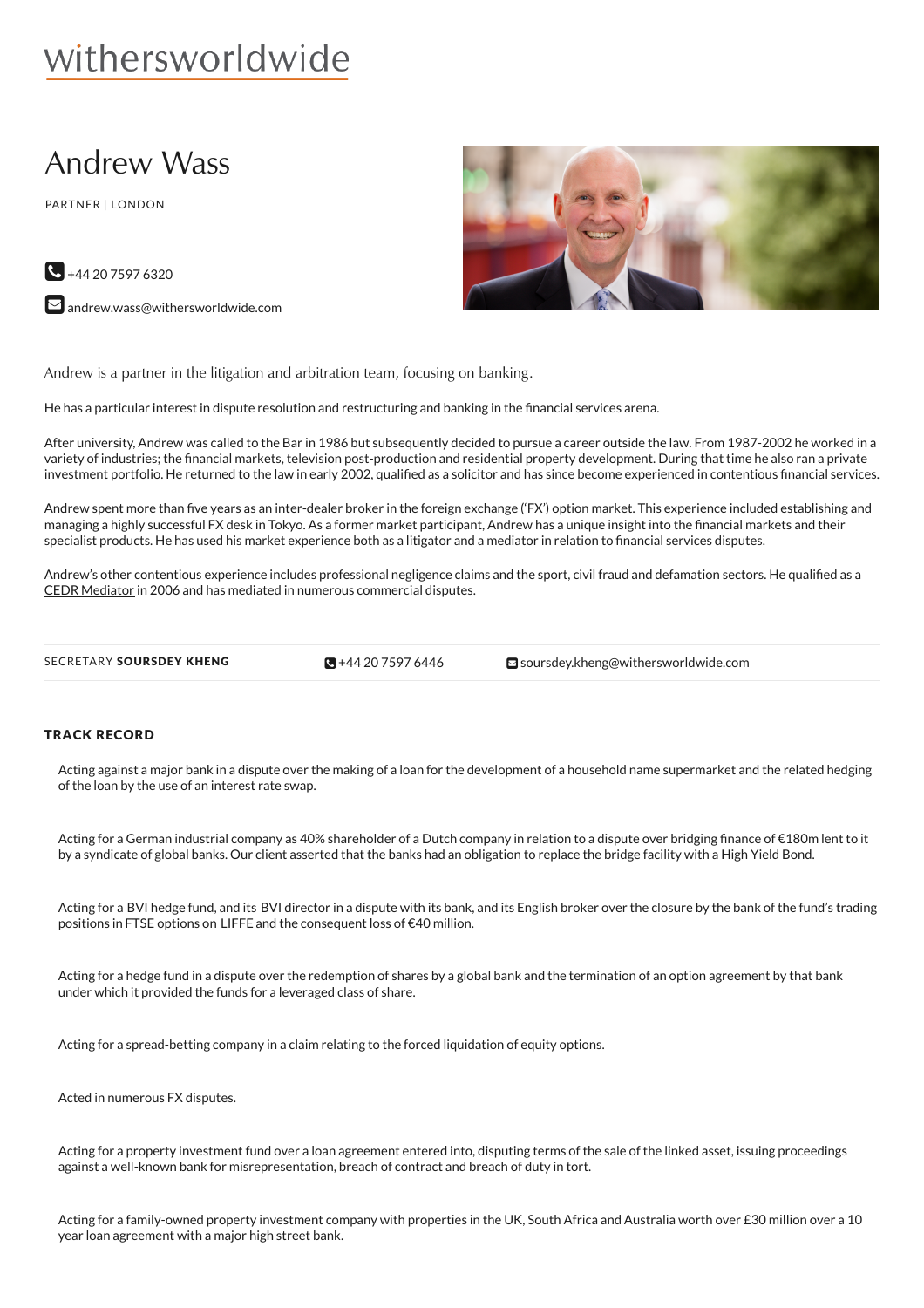Acting in numerous high profile disputes relating to the sale of interest rate swaps and other derivatives.

Langbar v Rybak & Others - acting for the Rybak Defendants in response to fraud allegations and proprietary claims arising out of the high profile collapse of Langbar International (formerly Crown Corporation). The claim followed one of the largest collapses of a company on the Alternative Investment Market and resulted in one of the biggest civil fraud trials of last year (57 days).

Valse v MLIB-claim on behalf of a family investment vehicle (managed in Switzerland) alleging breach of mandate against Merrill Lynch Investment Bank.

#### ADMISSIONS

- Called to the Bar, 1986
- England and Wales, 2004
- CEDR Mediator, 2006

#### MEMBERSHIPS

- **Financial Services Lawyers Association**
- **Middle Temple**
- **Bar Council**
- **Law Society**

#### EDUCATION

Kings College School, Wimbledon University of Nottingham Inns of Court School of Law

#### **DATES**

JOINED: 2002 PARTNER: 2010

#### **RECOGNITION**

2020 Legal 500 UK Recommended Lawyer Andrew Wass

2019 Legal 500 UK Leading Individual Andrew Wass

2016 Legal 500 UK Recommended Lawyer Andrew Wass

2020 Legal 500 UK Leading Individual Andrew Wass

2018 Chambers UK Ranked Andrew Wass

2016 Chambers UK Leading Individual Andrew **Wass** 

2020 Chambers UK Ranked Andrew Wass

2017 Legal 500 UK Recommended Lawyer Andrew Wass

2015 Chambers UK Ranked Andrew Wass

2019 Legal 500 UK Recommended Lawyer Andrew Wass

2017 Chambers UK Ranked Andrew Wass

2014 Chambers UK Leading Individual Andrew Wass

### LANGUAGES

ENGLISH